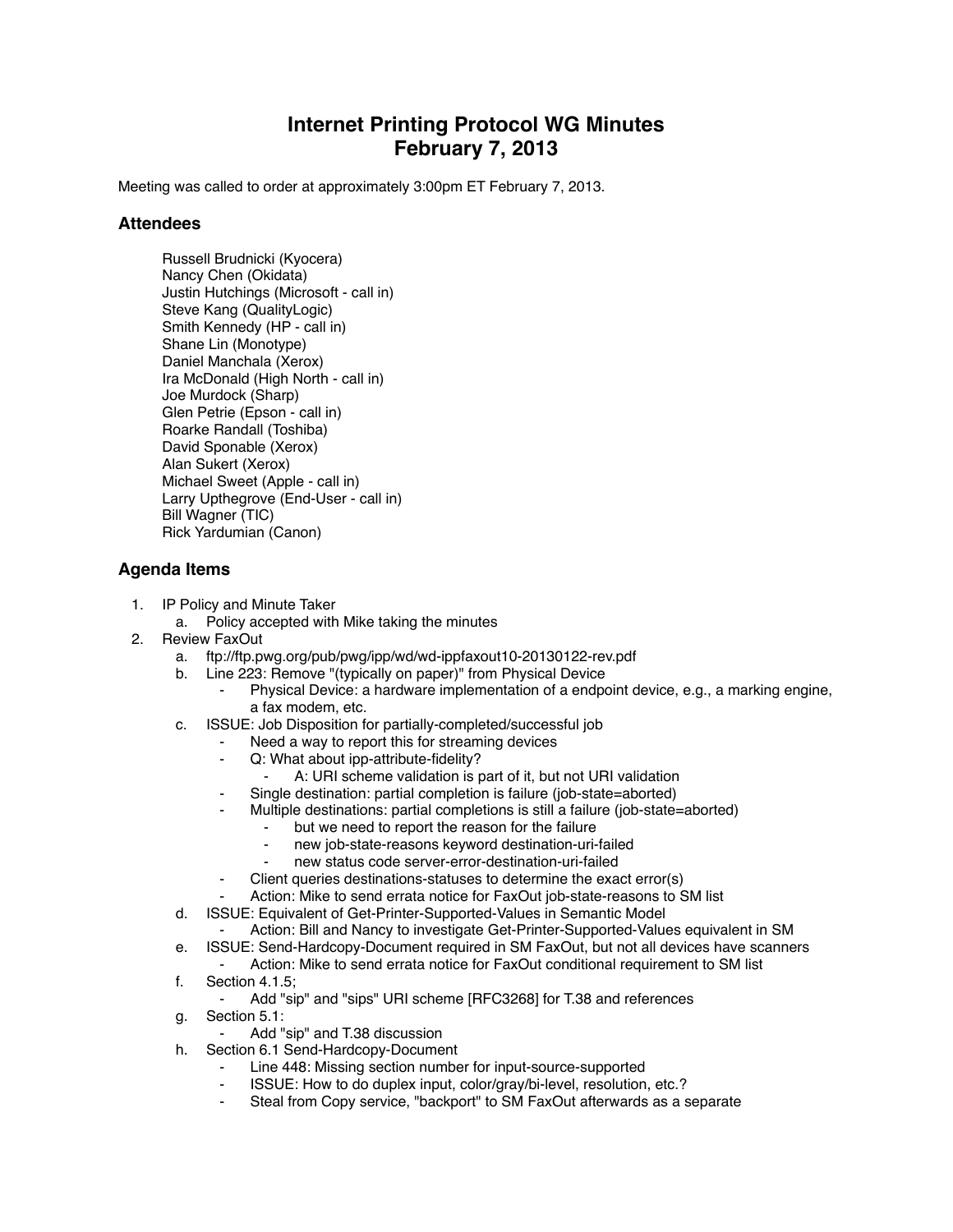InputElements choice with InputSource

- ⁃ input-attributes (collection)
	- input-source (keyword)
	- other member attributes imported from CopyIn property group
- input-attributes-supported (1setOf type2 keyword) lists supported member attributes
- input-xyz-supported Printer attributes list supported values
- Add input-attributes-default, don't make input-attributes operation attribute REQUIRED
- i. Section 7.1.1: make input-attributes (collection), subsections for all of the member attributes
- j. Section 7.2.2:
	- Make all text attributes text(MAX)
	- Add xxx-supported (integer(MIN:1023)) Printer attributes to document the maximum supported length
	- Reference xxx-supported sections for each member attribute
	- Action: Mike to send errata notice for FaxOut CoverSheetInfo capabilities
- k. Section 7.2.2.1: "company-name" change to "organization-name", note difference from SM
- l. Section 7.2.2.3: "from" change to "from-name", note difference from SM, sender name
- m. Section 7.2.2.7: "to" change to "to-name", note difference from SM
- n. Section 7.2.3.1: Add "sip" and "sips" URI schemes [RFC3261]
- o. Section 7.3.1.3:
	- Value 9, completed is missing the end quote and colon
	- Add "to the destination" to each description
- p. Section 7.4.4:
	- Add "sip" and "sips" URI schemes
- q. Section 7.4.6:
	- Add "input-attributes-supported"
	- Add "input-sides-supported"
	- anything else from CopyIn prop group
- r. Section 7.4.10: "MUST reflect any local regulatory requirements."
- s. Global: "ith" not "i th"
- t. Section 7.4.16: "MUST reflect any local regulatory requirements."
- u. Section 7.4.18: "MUST reflect any local regulatory requirements."
- v. Table 7:
	- Change description of 'fax-modem-voice-detected' to 'Fax modem detected something other than a carrier tone'.
- w. Section 9.1:
	- Line 707: "a Client OR a Printer"
	- Line 708: "a Client MUST be able to supply OR a Printer MUST support the following"
- x. Section 9.2:
	- Scanning: Add input-attributes plus other stuff
	- Split spooling devices 3 into 3 and 4 for -default and -supported, with "must reflect any local regulatory requirements"
	- ⁃ Cover sheet stuff: Add -supported attributes
- y. Section 11:
	- ⁃ Spooling Devices MUST protect document data from disclosure
- Lines 763-778: Delete
- 3. IPP Everywhere Self-Certifications
	- a. Q: Who will develop Client software?
		- A: Good question for OpenPrinting
	- b. Q: Who will develop tools?
		- A: Good question for OpenPrinting
		- Make it a topic for joint meeting in May
	- c. Q: Have we contacted our PR firm to advertise IPP Everywhere?
		- A: Not yet, still an open action item for Mike
		- Action: Ira to contact Anne Price about collaboration
	- d. Q: Who will develop the certification logo/wording?
		- Use current logo? Not much recognition
		- Competition among members? That is what we did for current PWG logo?
		- Get Anne Price consultation for professional logo?